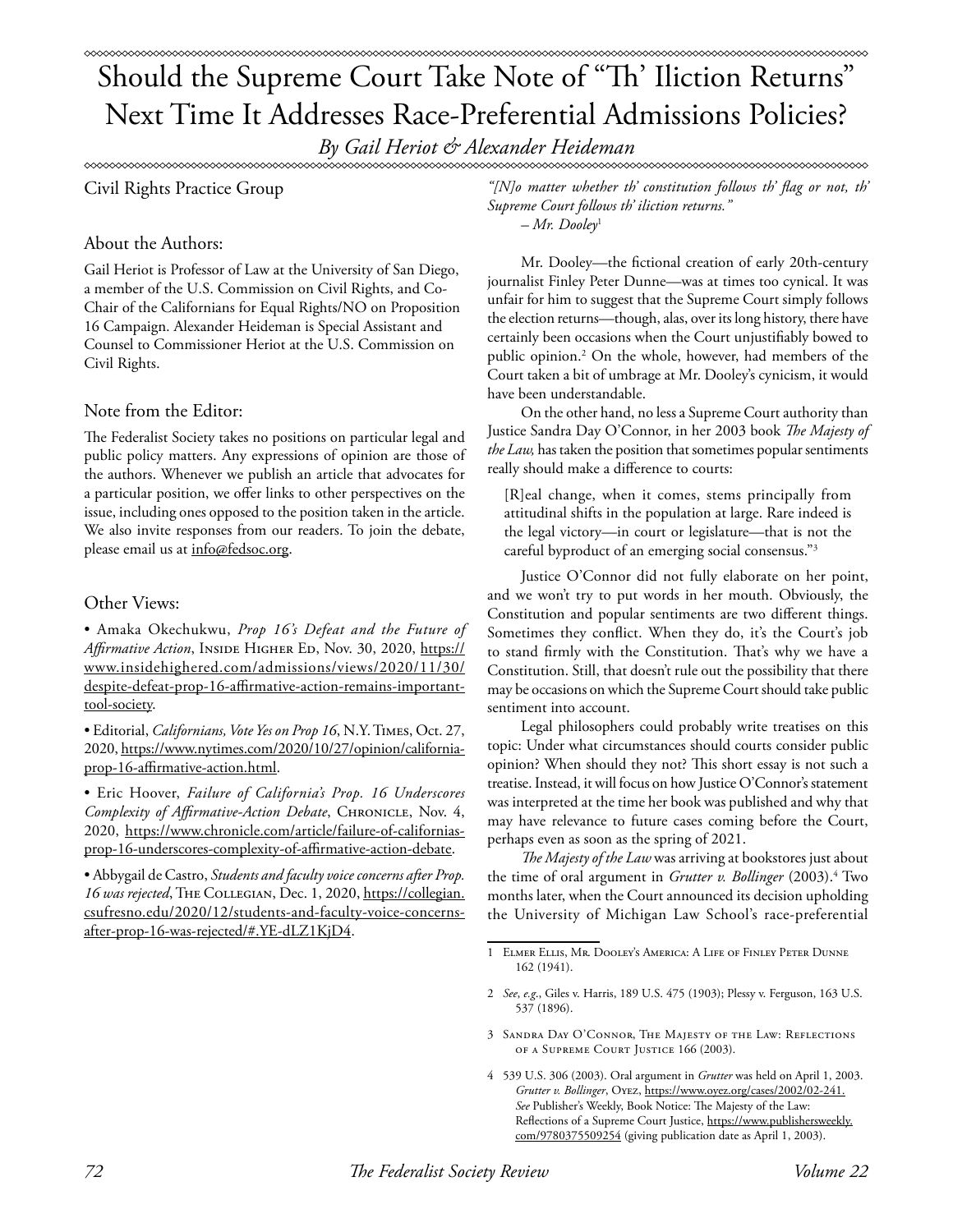admissions policy, O'Connor turned out to be the opinion's author, and commentators naturally looked to her book to help explain that result.

The best example is the *New York Times*. Two days after the *Grutter* decision, reporter Linda Greenhouse cited O'Connor's words in *The Majesty of the Law* and drew the following inference:

For Justice O'Connor, the *broad societal consensus in favor of affirmative action in higher education* as reflected in an outpouring of briefs on Michigan's behalf from many of the country's most prominent institutions was clearly critical to her conclusion  $\ldots$ <sup>5</sup>

We will raise four points in response to Greenhouse's inference:

- I. There was no such "broad societal consensus" in favor of race-preferential admissions policies in 2003. Indeed, public opinion was—and remains—opposed to such policies. Thus, if Greenhouse was correct about O'Connor's reasoning, O'Connor was mistaken.
- II. Even if there had been such a "broad societal consensus," it should not have excused the Court from its obligation to strictly scrutinize the University of Michigan's racially discriminatory admissions policy. Unfortunately, by purporting to "defer" to the university's judgment on whether the need for racial diversity in education is "compelling," Justice O'Connor essentially admitted that the Court was not scrutinizing the policy with the level of care that had become customary in racial discrimination cases up to that point.<sup>6</sup>
- III. With the overwhelming rejection of California's Proposition 16 in the November 2020 elections, it has become all the more clear that a broad societal consensus really does exist on race-preferential admissions policies, but it's against such policies, not in favor. Certainly, therefore, if Justice O'Connor based her opinion in *Grutter* in part on the belief that Americans were favorably disposed toward race-preferential admissions (at least for the short term), that reasoning can be safely dismissed now. With *Students for Fair Admissions v. President and Fellows of Harvard College* likely to come before the Court in the near future, the lesson of

Proposition 16's defeat should be (and likely will be) drawn to the Court's attention.<sup>7</sup>

IV. Unlike a broad agreement *in favor* of a racial preferential admissions policies, a broad agreement *against* them is something courts arguably *should* take into account. How can a governmental interest be compelling (as it is required to be under the applicable legal standard of strict scrutiny) if most Americans don't find it even persuasive?

I. Race-Preferential Admissions Policies Have Never Been Popular

Greenhouse noted that the amicus curiae briefs filed in *Grutter v. Bollinger* were strongly on the side of the University of Michigan.8 True enough. By our count, there were 69 such briefs submitted in support of Michigan, while only 19 (four of which were filed at the petition stage) supported plaintiff Barbara Grutter. That understates the number of "persons" submitting briefs. One brief supporting the university was submitted on behalf of 13,922 law students;<sup>9</sup> another was submitted on behalf of 28 private colleges and universities.<sup>10</sup> None of the briefs in support of the plaintiff was submitted on behalf of that many individuals or institutions.<sup>11</sup>

But that's a silly way to gauge "societal consensus." It should go without saying that those motivated to file amicus curiae briefs in the Supreme Court are not a cross-section of American opinion on the topic being litigated. Many of the amici supporting the university were either themselves colleges or universities or administrators at a college or university. Many others were government entities or government officials. Many of both sets of amici were practitioners of race preferences themselves. It hardly makes sense to view them as representative of the public at large. Many of the rest were students, alumni, or associations of students or alumni. A large number of those likely perceived themselves to be beneficiaries of the admissions policies at issue. Again, it makes no sense to view them as a cross-section of the general public.

A better—though admittedly imperfect—way to gauge public opinion is through public opinion polls. Here the evidence is consistent: In the decades before and after *Grutter*, polls showed, over and over again, that Americans oppose race-preferential admissions. For example, a Gallup poll asked the following question in 2003, the same year that *Grutter* was decided:

<sup>5</sup> Linda Greenhouse, *The Supreme Court: The Justices: Context and the Court*, N.Y. Times, June 25, 2003, at A1 (italics supplied). The passage referring to Justice O'Connor's book read:

In her new book "The Majesty of the Law," a collection of essays published the week after the Michigan cases were argued in April, Justice O'Connor wrote that "courts, in particular, are mainly reactive institutions." Noting that "change comes principally from attitudinal shifts in the population at large," she said that "rare indeed is the legal victory—in court or legislature—that is not a careful byproduct of an emerging social consensus."

<sup>6</sup> *Compare* Ozan O. Varol, *Strict in Theory, but Accommodating in Fact?*, 75 Mo. L. Rev. 1243 (2010) *with* Gerald Gunther, *Foreword, In Search of Evolving Doctrine on a Changing Court: A Model for a Newer Equal Protection*, 86 Harv. L. Rev. 1, 8 (1972) (calling the strict scrutiny standard "'strict' in theory and fatal in fact").

<sup>7</sup> *Students for Fair Admissions v. President & Fellows of Harvard Coll.*, No. 19-2005, 2020 WL 6604313, at \*1 (1st Cir. Nov. 12, 2020); e-mail from Edward Blum, President, Students for Fair Admissions (Nov. 12, 2020, 06:37 PST) (on file with authors).

<sup>8</sup> Greenhouse, *supra* note 5.

<sup>9</sup> Brief of 13,922 Current Law Students at Accredited American Law Schools as Amici Curiae Supporting Respondents, *Grutter*, 539 U.S. 306 (No. 02-241).

<sup>10</sup> Brief of Carnegie Mellon University and 37 Fellow Private Colleges and Universities as Amici Curiae Supporting Respondents, *Grutter*, 539 U.S. 306 (No. 02-241).

<sup>11</sup> On the other hand, one of the briefs supporting Ms. Grutter was submitted by the Solicitor General on behalf of the United States, which could be viewed as constructively speaking for 290 million Americans.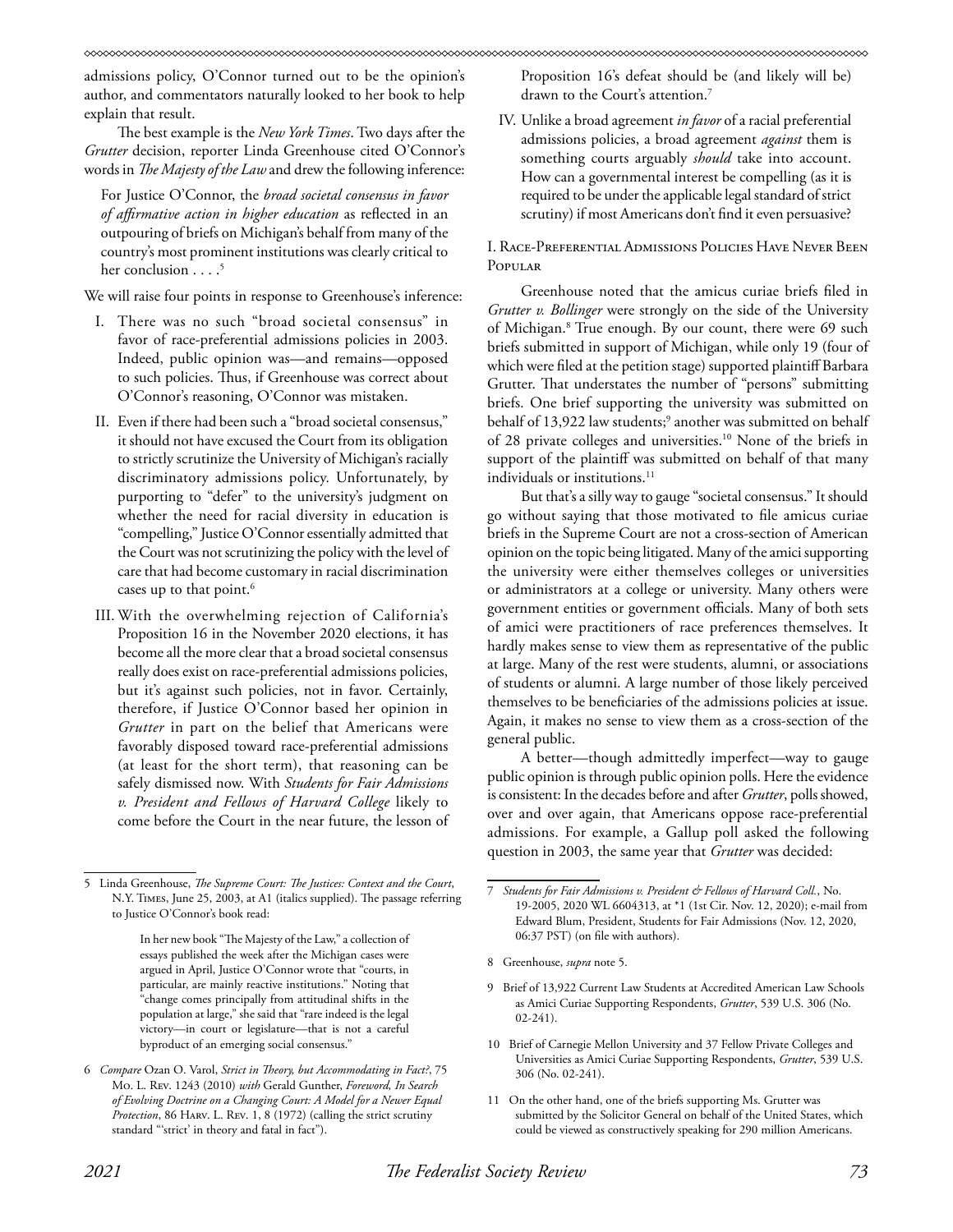Which comes closer to your view about evaluating students for admission into a college or university—applicants should be admitted solely on the basis of merit, even if that results in few minority students being admitted (or) an applicant's racial or ethnic background should be considered to help promote diversity on college campuses, even if that means admitting some minority students who otherwise would not be admitted?12

In responding to that question, 69% of Americans choose "solely on the basis of merit"; only 27% thought race and ethnicity should be considered. That result was no fluke. Gallup asked precisely the same question in 2007, 2013, and 2016.13 Each time, the result was the same: Americans rejected the consideration of race or ethnicity by a margin of at least 2 to 1. Earlier polls are consistent with that result.<sup>14</sup> An even more recent poll by the Pew Research Center is also consistent. According to that poll, 73% of Americans said colleges and universities should not consider race or ethnicity when making decisions about student admissions.<sup>15</sup>

This is why supporters prefer to talk about the issue in terms of euphemisms—like "affirmative action"—which mean different things to different people.<sup>16</sup> As one jurist put it:

The term "affirmative action" has entered our common parlance . . . . Although the frequent topic of discussion, the term is rarely defined in advance so as to form a common

The contractor will not discriminate against any employee or applicant for employment because of race, creed, color, or national origin. The contractor will take *affirmative action to ensure that applicants are employed,* 

base for intelligent discourse. This lack of definition (sometimes perhaps deliberate . . .) is responsible for much of the confusion, misunderstanding, and disagreement regarding the subject.<sup>17</sup>

Under the circumstances, it is unsurprising that "affirmative action" polls better for supporters of race-preferential admissions than does any more clarifying description of race-preferential admissions policies.<sup>18</sup>

Voter behavior does not always track opinion polls, but in this case it does. In 1996, seven years before *Grutter*, Californians demonstrated their opposition to race-preferential admissions by passing Proposition 209. In doing so, they amended their state constitution to include the following prohibition:

> *and that employees are treated during employment, without regard to their race, creed, color, or national origin.*

Exec. Order No. 10,925, 26 Fed. Reg. 1,977 (Mar. 8, 1961) (emphasis added). In context, this refers to training supervisors, posting signs guaranteeing nondiscrimination, supervising hiring officials to ensure that they are not discriminating. The point was to *prevent* preferential treatment, not to promote it. This remains an important meaning of affirmative action. In 1965, President Lyndon Johnson repeated the term "affirmative action" in Executive Order 11,246. 30 Fed. Reg. 12,319 (Sept. 28, 1965). By this time, various kinds of "outreach" were also being talked about as an "affirmative action" that employers could take to ensure opportunity. Outreach, however, is qualitatively different from the kind of preferential treatment practiced by colleges and universities like the University of Michigan.

In *Lungren v. Superior Court*, a California court pointed out that the term "affirmative action" encompasses much that that is neither discrimination nor preferential treatment (as prohibited by Proposition 209). 48 Cal. App. 4th 435, 55 Cal. Rptr. 2d 690 (Cal. Ct. App. 1996) The opinion concludes that "any statement to the effect that Proposition 209 repeals affirmative action programs would be overinclusive and hence 'false and misleading.'" As proof, it provides the following string citation of definitions:

(See, e.g., Random House Dict. of the English Language (2d ed. 1987) p. 34, c. 1 ["the encouragement of increased representation of women and minority-group members, especially in employment."]; American Heritage Dict., New College Ed. (1976) p. 22, cl. 1 ["Action taken to provide equal opportunity, as in hiring or admissions, for members of previously disadvantaged groups, such as women or minorities, often involving specific goals and timetables."]; Black's Law Dict. (5th ed. 1983) p. 29, col. 2 ["Employment programs required by federal statutes and regulations designed to remedy discriminatory practices in hiring minority group members; i.e. designed to eliminate existing and continuing discrimination, to remedy lingering effects of past discrimination, and to create systems and procedures to prevent future discrimination…."]; Garner, Bryan A., Dict. of Modern Legal Usage (2d ed. 1995) p. 36, c. 1 ["The phrase is sometimes used generically to denote 'a positive step taken,' as well as more specifically to denote 'an attempt to reverse or mitigate past racial discrimination …."]; see also 59 Ops. Cal. Atty. Gen. 87, 90-91.).

*Lungren*, 48 Cal. App. 4th at 442.

- 17 Dawn v. State Personnel Board, 91 Cal. App. 3d 588, 593, 154 Cal Rptr. 186 (Cal. Ct. App. 1979) (Paras, J. concurring).
- 18 Jim Norman, Americans' Support for "Affirmative Action" Programs Rises, Gallup, Feb. 27, 2019, https://news.gallup.com/poll/247046/americanssupport-affirmative-action-programs-rises.aspx.

<sup>12</sup> Frank Newport, *Most in U.S. Oppose Colleges Considering Race in*  Admissions, GALLUP, July 8, 2016, https://news.gallup.com/poll/193508/ oppose-colleges-considering-race-admissions.aspx.

<sup>13</sup> *Id.* 

<sup>14</sup> *See* Wash. Post et al., Race and Ethnicity in 2001: Attitudes, Perspectives, And Experiences 22 (2001), https://www.kff.org/other/ poll-finding/race-and-ethnicity-in-2001-attitudes-perceptions/ ("In order to give minorities more opportunity, do you believe race or ethnicity should be a factor when deciding who is hired, promoted, or admitted to college, or that hiring, promotions, and college admissions should be based strictly on merit and qualifications other than race or ethnicity?" Of the 1,709 adults polled, 5 percent responded that "race or ethnicity should be a factor," 3 percent said "don't know," and 92 percent said "should be based strictly on merit and qualifications other than race/ ethnicity."); Larry D. Hatfield, *Prop 209 Leads by 14% in Poll*, S.F. Examiner, Nov. 4, 1996, https://www.sfgate.com/news/article/Prop-209-leads-by-14-in-poll-3116305.php; Paul Sniderman & Thomas PIAZZA, THE SCAR OF RACE (1993) (citing a number of polls indicating that race-preferential admissions have little support among members of the public).

<sup>15</sup> *Most Americans Say Colleges Should Not Consider Race Or Ethnicity In*  Admissions, Pew Res. CTR. (Feb. 25, 2019), https://www.pewresearch. org/fact-tank/2019/02/25/most-americans-say-colleges-should-notconsider-race-or-ethnicity-in-admissions/; see also RACE AND ETHNICITY in 2001, *supra* note 14 at 22 (finding that 94 percent of whites and 86 percent of African Americans said hiring, promotions, and college admissions should be based "strictly on merit and qualifications other than race/ethnicity").

<sup>16</sup> The term "affirmative action" in this context is traceable back to President John F. Kennedy's Executive Order 10,925. That order states in relevant part: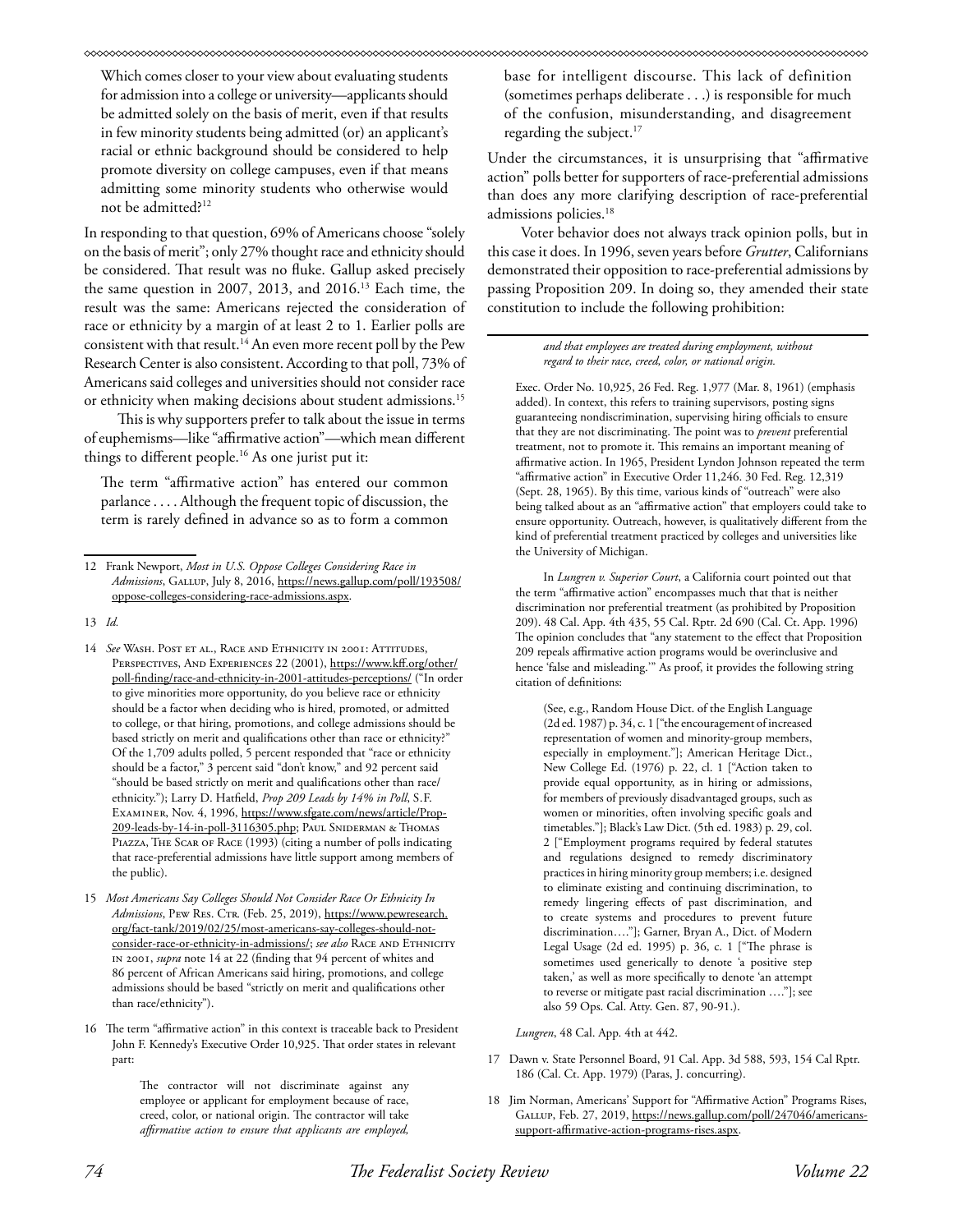#### 

The state shall not discriminate against, or grant preferential treatment to, any individual or group on the basis of race, sex, color, ethnicity, or national origin in the operation of public employment, public education, or public contracting.19

Significantly, California was not alone in rejecting racial preferences. Voters in Washington State and Michigan passed similar initiatives in 1998 and 2006, respectively.<sup>20</sup> Voters followed suit in Nebraska in 2008,<sup>21</sup> Arizona in 2010,<sup>22</sup> and Oklahoma in 2012.23 Only in Colorado in 2008 did such a statewide initiative fail.<sup>24</sup>

No wonder public opinion experts Paul Sniderman and Thomas Piazza were able to write even as early as 1993 that the race-preferential policy agenda "is controversial precisely because most Americans do *not* disagree about it."25 As these scholars demonstrated, opposition has always been strong.<sup>26</sup>

Far from being a consensus policy, race-preferential admissions have been imposed from the top down. Where voters

- 20 *See generally* Carl Cohen, *The Michigan Civil Rights Initiative and the Civil Rights Act of 1964*, 105 Mich. L. Rev. First Impressions 117 (2006). *See also* Schuette v. Coal. to Defend Affirmative Action, Integration & Immigrant Rights & Fight for Equal. by Any Means Necessary (BAMN), 572 U.S. 291 (2014).
- 21 *Official Results of Nebraska General Election November 4, 2008*, Neb. SEC'Y OF STATE (2008), https://sos.nebraska.gov/sites/sos.nebraska.gov/ files/doc/elections/2008/2008%20General%20Canvass%20Book.pdf; Melissa Lee, *Affirmative Action Ban Passes*, LINCOLN J. STAR, Nov. 5, 2008, at 7A.
- 22 *State of Arizona Official Canvass: 2010 General Election November 2, 2010*, Ariz. Sec'y of State (2010), https://apps.azsos.gov/ election/2010/General/Canvass2010GE.pdf; *Affirmative-Action Ban is a Winner at Ballot Box*, Ariz. Daily Star, Nov. 3, 2020, at A10.
- 23 *Federal, State, Legislative and Judicial Races General Election November 6, 2012*, Okla. State Election Bd., https://www.ok.gov/elections/ support/12gen\_seb.html (last visited Feb. 9, 2021); Silas Allen, *State Colleges Prepare for Affirmative Action Ban*, Oklahoman, Nov. 8, 2012, at 7A.
- 24 Tim Hoover, *Amendment 46 Fizzling Out*, Denver Post, Nov. 6, 2008, https://www.denverpost.com/2008/11/06/amendment-46-fizzling-out/.
- 25 Sniderman & Piazza, *supra* note 14. Later, Dr. Sniderman partnered with Edward G. Carmines to study the correlation between opposition to racial preferences and racial intolerance. Lo and behold, it turns out the accusations that preference opponents are motivated by racism are untrue. Among the group found to be in the top one percent in racial tolerance, opposition to preferential treatment was very high. Approximately 80 percent opposed preferential treatment in hiring, and more than 60 percent opposed quotas in college admissions. Sniderman and Carmines wrote that "the fundamental fact is that race prejudice, far from dominating and orchestrating the opposition to affirmative action, makes only a slight contribution to it." PAUL M. SNIDERMAN & EDWARD G. Carmines, Reaching Beyond Race 20-22 (1997).
- 26 At the same time, Sniderman and Piazza found this opposition tended to be firmer and less malleable than the positions taken by poll respondents on other issues. For example, they asked white poll respondents who opposed racial quotas in higher education if their views would change "if it mean[t] that hardly any blacks would be able to go to the best colleges and universities." They found opinions changed less on this issue than on what they called "more traditional forms of governmental assistance for the disadvantaged." SNIDERMAN & PIAZZA, *supra* note 14, at 142.

have had access to an initiative process, it has been possible to overturn it. But in those states in which a popular initiative along the lines of Proposition 209 is not an option, elected officials have often left the policies alone. This, of course, could mean that they favor government institutions having the discretion to discriminate. Alternatively, it could mean that they subscribe to the traditional attitude that legislators should maintain a hands-off position toward institutions of higher learning. But it could also be—and we believe it is—in part the result of the more modern reticence of elected officials to speak out on issues of race, sex, or ethnicity, and instead to leave such matters to the courts. Elected officials are fearful of providing fodder to those eager to tar them as racists.27 That fear sometimes prevents them from acting in the best interests of the country.

The one group that is reliably in strong support of race-preferential admissions policies is college and university administrators. But why wouldn't they approve of policies that give them nearly unfettered discretion? Interestingly, at least as of 2003, when the *Grutter* decision came down, the evidence called into question whether even university faculty members supported racial preferences.<sup>28</sup>

### II. *Grutter v. Bollinger*'s "Strict Scrutiny Lite"

Even if there had been a "broad societal consensus in favor of affirmative action in higher education," that would not have been cause for the Court to dispense with the application of strict scrutiny to the University of Michigan's discriminatory policies. Among the Court's most important roles is its duty to pull the nation back from the brink when it is tempted by the path of race discrimination. That obligation is what the strict scrutiny standard is all about. But did the Court fulfill that role in *Grutter*? We believe it did not. Indeed, Justice O'Connor's opinion makes that plain.

*Grutter* and its companion case, *Gratz v. Bollinger*, 29 were arguably the most important cases before the Court in the

<sup>19</sup> CAL. CONST. art. I § 31.

<sup>27</sup> *See*, *e.g.*, Brent Budowsky, *Newt Gingrich's Racist Campaign is Dying*, THE HILL, Mar. 22, 2012, https://thehill.com/blogs/pundits-blog/ presidential-campaign/217563-newt-gingrichs-racist-campaign-is-dying; Mehdi Hasan, *The Ignored Legacy of George H.W. Bush: War Crimes, Racism, and Obstruction of Justice*, THE INTERCEPT, Dec. 1, 2018, https:// theintercept.com/2018/12/01/the-ignored-legacy-of-george-h-w-bushwar-crimes-racism-and-obstruction-of-justice/; Joan McCarter, *Mitch McConnell is Really Letting His Racism Show These Days*, DAILY KOS, May 15, 2020, https://www.dailykos.com/stories/2020/5/15/1945362/- McConnell-s-really-letting-his-racism-show-these-days; Robert Moore, *Frist for the Mill? Senate Majority Leader Aspirant Has Race-Related*  Controversy in His Past, CTR. FOR PUB. INTEGRITY, Dec. 20, 2002, https://publicintegrity.org/accountability/frist-for-the-mill-senatemajority-leader-aspirant-has-race-related-controversy-in-his-past/.

<sup>28</sup> *See*, *e.g*., Thomas Wood, *Who Speaks for Higher Education on Group Preferences?*, 14 Academic Questions 31 (Spring 2001); Robert A. Frahm, *Debate Erupts Over UConn Survey Poll: Professors Oppose Racial "Preferences,"* Hartford Courant, April 19, 2000; Carl A. Auerbach, *The Silent Opposition of Professors and Graduate Students to Preferential Affirmative Action Programs: 1969 and 1975*, 72 Minn. L. Rev. 1233 (1988). We are unaware of any polling data that contradicts the data in these sources, but to our knowledge there have been no additional polls of academics on the subject.

<sup>29 539</sup> U.S. 244 (2003).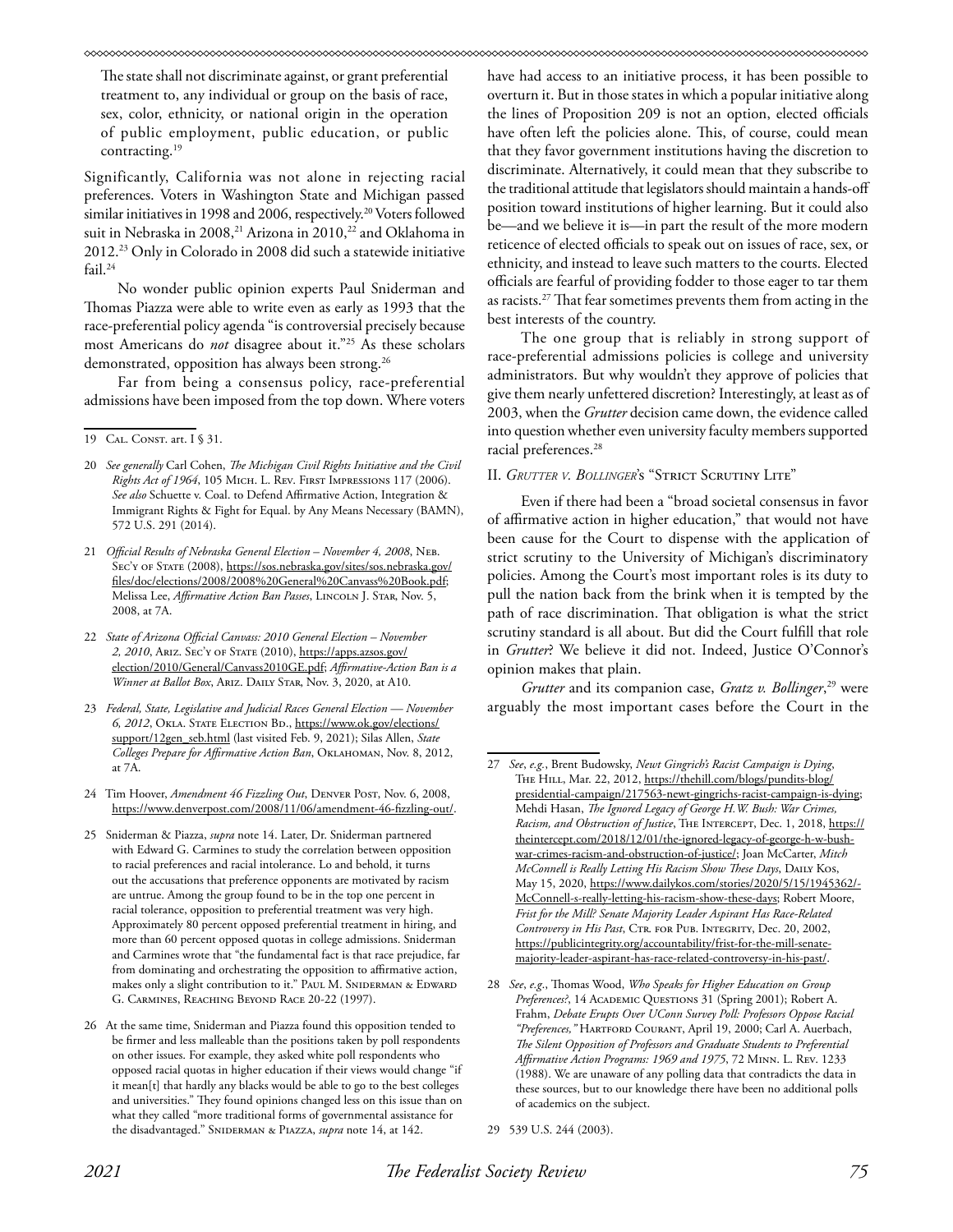2002-03 term. They received considerable media attention.<sup>30</sup> *Grutter* focused on the admissions policy at University of Michigan's law school, whereas *Gratz* focused on the admissions policy at University of Michigan's College of Literature, Science, and the Arts.

In neither case was the university able to deny that it was giving preferential treatment in admissions based on race. It obviously was, and it was just as obvious that that racial preference was not merely a tiny thumb on the scale. The level of preferential treatment was very high in both cases. For example, in *Gratz*, African American applicants with a B average (3.0) were treated the same as Asian American or white applicants with an A average  $(4.0)$  all other things being equal.<sup>31</sup>

Instead of denying that it was discriminating, the university argued that having racially diverse classes was, for pedagogical reasons, a compelling purpose and that its admissions policies were narrowly tailored to achieve that end. Hence, it argued, even if the strict scrutiny standard is applicable, its admittedly discriminatory policies should survive that scrutiny.<sup>32</sup>

Unsurprisingly, the Court held that the strict scrutiny standard did apply (just as it would to any other racially discriminatory state action). But ultimately, the Court held that the law school's admissions policy satisfied the high bar set by that standard. (The *Gratz* case was ultimately decided on a tangential issue and hence was a far less important decision than *Grutter*.)33

Rather than closely scrutinizing the university's argument that the pedagogical need for diversity among its students is compelling, the Court announced that it would "defer" to the university's academic judgment on that matter.<sup>34</sup> That allowed the Court to avoid the uncomfortable job of closely analyzing the university's claim. Deference, however, is the opposite of strict scrutiny. The whole point of strict scrutiny is to ensure that race discrimination is only engaged in when the need for it is compelling (and even then only when it is narrowly tailored to serve that compelling need). It is the Court's job to conduct "a most searching examination."<sup>35</sup>

Imagine if the Court had deferred to the academic judgment of the Topeka Board of Education in *Brown v. Board of Education*  (1954). We might still be in the throes of Jim Crow. At the time, there was no shortage of educational experts willing to testify that racially segregated education was pedagogically sound.<sup>36</sup>

If the erroneous belief that there was a broad societal consensus that race-preferential admissions policies are desirable had anything to do with the result in *Grutter*, it was a serious error. But even if it didn't, the result was still a serious error. One can imagine the Court declining to grant a petition for certiorari in a case that it views as too hot to handle. But watering down the strict scrutiny standard by deferring to the discriminating party on the question of whether the argument for such discrimination is compelling is inexcusable.

### III. The Defeat of Proposition 16

Here's some news: On November 3, 2020, California voters shocked the state's political establishment by rejecting Proposition 16. It wasn't close: 57.2% voted against; only 42.8% in favor.37

Proposition 16 would have stripped the state constitution of the words put there by Proposition 209 in 1996. It would thus have *permitted* the government and public institutions to discriminate against or grant preferential treatment to persons on the basis of race, sex, color, ethnicity, or national origin in public employment, public education, and public contracting.<sup>38</sup>

The final tally suggests that racial preferences are less popular than they were in 1996.<sup>39</sup> Proposition 209 itself had passed with 54.55% of the vote, though its clones in other states tended to

36 In *Fisher v. Univ. of Texas*, 570 U.S. 297 (2013), Justice Thomas stated,

Indeed, the argument that educational benefits justify racial discrimination was advanced in support of racial segregation in the 1950s, but emphatically rejected by this Court. And just as the alleged educational benefits of segregation were insufficient to justify racial discrimination then, *see Brown v. Board of Education*, 347 U.S. 483, 74 S. Ct. 686, 98 L. Ed. 873 (1954), the alleged educational benefits of diversity cannot justify racial discrimination today.

570 U.S. at 320 (Thomas, J. concurring).

- 37 *Official Declaration of the Vote Results on November 3, 2020, State Ballot Measures*, Cal. Sec'y of State, https://elections.cdn.sos.ca.gov/sov/2020 general/sov/official-dec-vote-results-bm.pdf (last visited Feb. 9, 2021).
- 38 *Prop 16*, CAL. SEC'Y OF STATE, https://voterguide.sos.ca.gov/ propositions/16/ (last visited Feb. 9, 2021).
- 39 *See* Conor Friedersdorf, *Why Californians Rejected Racial Preferences,*  Again, THE ATLANTIC (Nov. 10, 2020), https://www.theatlantic.com/ ideas/archive/2020/11/why-california-rejected-affirmative-actionagain/617049/.

<sup>30</sup> *See, e.g.*, Karen Branch-Brioso, *Top Court Backs Affirmative Action*, St. Louis Post-Dispatch, June 24, 2003, at A1; James M. O'Neill, *Court Upholds Use of Race in Admissions*, Phila. Inquirer, June 24, 2003, at A1; David G. Savage, *Court Affirms Use of Race in University Admissions*, L.A. Times, June 24, 2003, at A1.

<sup>31</sup> *Gratz*, 539 U.S. 244; Plaintiff's Memorandum of Law in Support of Motion for Partial Summary Judgment on Liability, Gratz v. Bollinger, 122 F. Supp. 2d 811 (E.D. Mich. 2000) (No. 97-CV-75231-DT), *available at* https://www.yumpu.com/en/document/read/7622869/ barbara-grutter-plaintiff-vs-lee-bollinger-jeffrey-. *See also* Gail Heriot & Carissa Mulder, *The Sausage Factory*, *in* A DUBIOUS EXPEDIENCY: HOW RACE PREFERENCES DAMAGE HIGHER EDUCATION (Gail Heriot & Maimon Schwarzschild eds., 2021).

<sup>32</sup> No legal doctrine is more familiar to students of constitutional law than the strict scrutiny test. Its requirements of a "compelling purpose" and "narrow tailoring" are the stuff of which multiple choice questions on the bar examination can be made. *See* JOHN E. NOWAK & RONALD D. Rotunda, Constitutional Law 639 (6th ed. 2000). *See also* Gail L. Heriot, *Strict Scrutiny, Public Opinion, and Affirmative Action on Campus: Should the Courts Find a Narrowly Tailored Solution to a Compelling Need in a Policy Most Americans Oppose?*, 40 HARV. J. LEGIS. 217 (2003).

<sup>33</sup> Jennifer Gratz won her case, but only because the admissions policy in that case was considered by the Court to be overly formulaic. The *Gratz* decision has had little to no effect on race-preferential admissions policies, since that aspect of any policy could be easily eliminated without reducing the level of racial discrimination in the least.

<sup>34</sup> *Grutter*, 539 U.S. at 328 ("The Law School's educational judgment that such diversity is essential to its educational mission is one to which we defer.").

<sup>35</sup> Adarand Constructors, Inc. v. Peña, 515 U.S. 200, 223 (1995) (quoting Wygant v. Jackson Bd. of Educ., 476, U.S. 267, 273 (1984) (plurality opinion)).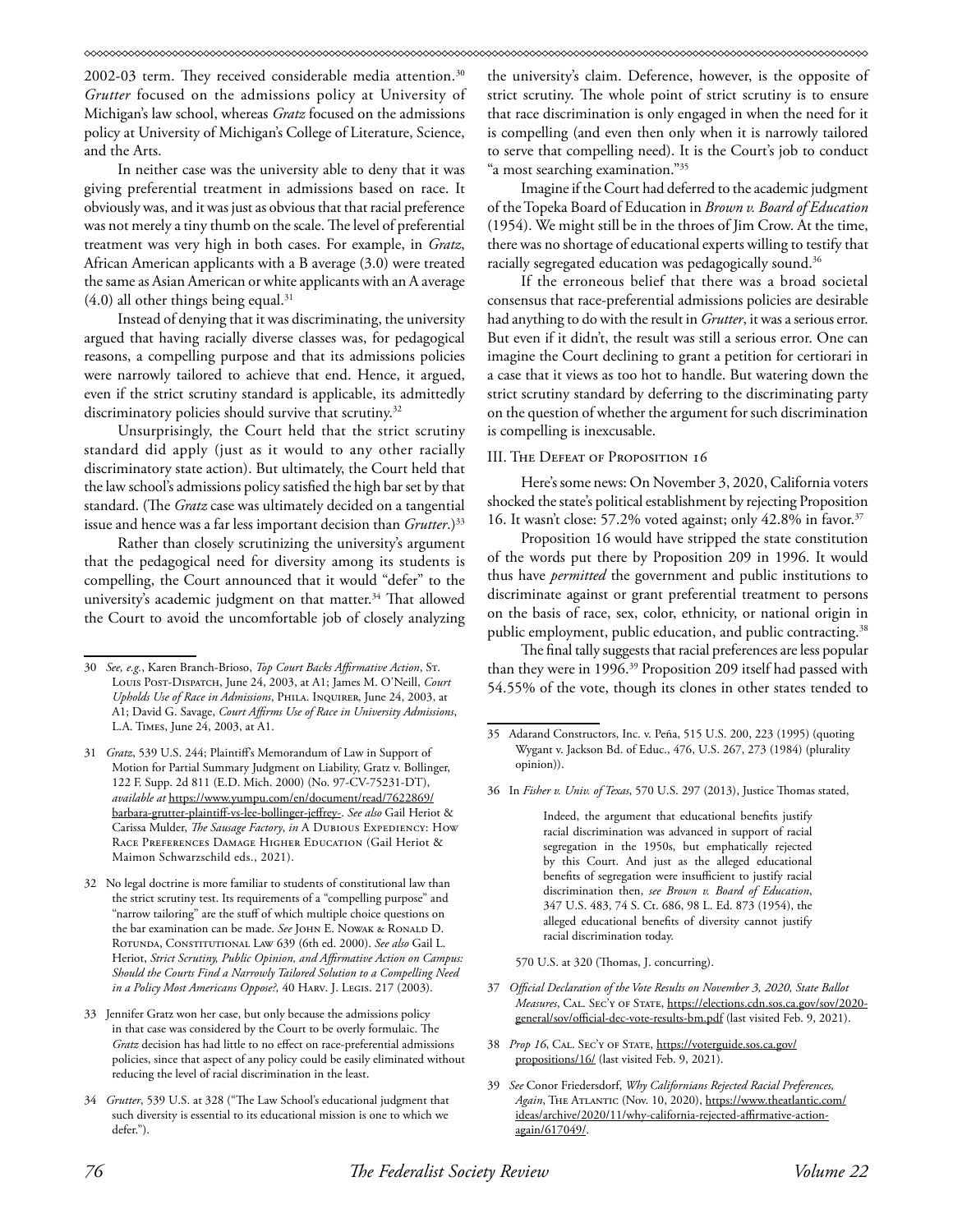do better. For example, Washington State's passed with 58.22% of the vote, Michigan's with 57.92%, Nebraska's with 57.56%, Arizona's with 59.5%, and Oklahoma's with 59.2%.<sup>40</sup>

It wasn't always obvious—even to its most dedicated opponents—that Proposition 16 was doomed to failure. For a while, Proposition 16 had looked like a train coming downgrade. It flew out of the state's legislature, garnering more than two thirds of the vote in each house. A plethora of influential government officials, businesses, newspapers, and advocacy organizations endorsed it, including now-Vice President Kamala Harris, U.S. Senators Dianne Feinstein and Bernie Sanders, Governor Gavin Newsom, and the mayors of Los Angeles and San Francisco.<sup>41</sup>

Supporters of Proposition 16, buoyed by the protests of racial injustice following the death of George Floyd earlier in the year, urged Californians to "cast their ballots for a simple measure advancing that cause: undoing two decades of educational and economic setbacks for Black and Latino Californians."42 They "dwarfed their opponents in fundraising by nearly a 14-1 margin."43 Big businesses and big labor unions showered money on the "Yes on 16" campaign. Among those donating were Pacific Gas & Electric (\$250,000), Kaiser Foundation Health Plan, Inc. (\$1,500,000), United Domestic Workers of America Issues PAC (\$100,000), Saleforce.com, Inc. (\$375,000), SEIU Local 2015 Issues PAC (\$50,000), and Genentech USA (\$100,000).<sup>44</sup>

By contrast, the opposition to Proposition 16 had to operate on a shoestring. Unlike the Yes on 16 campaign, however, the opposition had an astonishing number of reliable volunteers. They organized car rallies during the pandemic; they distributed yard signs. They were active on Facebook, Twitter, Instagram, WeChat, YouTube, and TikTok. A large number of these volunteers were Asian American, more often than not Chinese immigrants or the children of Chinese immigrants. Proposition 16 and *Students for Fair Admissions v. Harvard University* were a political awakening for many of these volunteers. They correctly understood the impact that Proposition 16 could have on their children. They got the word out.

Consequently, despite the overwhelming advantage in cash and endorsements by political officials that Proposition 16's proponents had, they still failed to convince California voters of their cause; it showed at the ballot box. Voters in this haven of progressive politics soundly rejected the state's effort to repeal the words added to the state constitution by Proposition 209.

Since the vote, apologists have attributed the loss to a distracting election cycle, voters' inability to keep track of issues, and "abundant misinformation concerning affirmative action."45 But the data show that racial preferences are disliked by Californians of almost every stripe. About one-third of voters who supported Joe Biden for president also rejected Proposition 16.46

A post-election poll conducted by Strategies 360 showed that the notion that voters just didn't understand is a fantasy. In that poll, respondents were first asked whether they thought Proposition 16, which was described as "the proposal to permit government decision making policies to consider race, sex, color, ethnicity, or national origin in order to address diversity by repealing constitutional provision prohibiting such policies," was a good or a bad idea. Only 33% thought it was a good idea, with 44% responding that it was a bad idea and 22% not sure. Respondents were next told the following:

Sometimes the language on the ballot can be confusing, so here is a little more information about Proposition 16.

California law currently bans the use of policies and practices within government that seek to include particular groups based on their race, gender, ethnicity, and national

- 45 Jeremy Bauer-Wolf, *California Vote Signals Affirmative Action Remains Divisive*, EDUCATION DIVE, Nov. 4, 2020, https://www.educationdive. com/news/california-vote-signals-affirmative-action-remainsdivisive/588433/.
- 46 Althea Nagai, *Race, Ethnicity, and California Prop 16*, Center for Equal Opportunity, at 13 (2020), https://www.ceousa.org/attachments/ article/1380/California%20Proposition%2016.pdf. Opposition wasn't just bipartisan; while certainty would require a thorough quantitative analysis, there is evidence to suggest that Proposition 16 was rejected by majorities of California's Latino/Hispanic voters. For example, in California's Imperial County, which, according to the U.S. Census, is 84.2% Hispanic, 57.9% of voters opposed Proposition 16. State Ballot Measures By County, CAL. SEC'Y STATE, https://elections.cdn.sos. ca.gov/sov/2020-general/sov/58-ballot-measures.pdf; *Imperial County, California*, UNITED STATES CENSUS BUREAU, https://data.census.gov/ cedsci/profile?g=0500000US06025 (last visited Feb. 9, 2021).

<sup>40</sup> California Proposition 209, Affirmative Action Initiative (1996), https://ballotpedia.org/California\_Proposition\_209,\_Affirmative\_ Action\_Initiative (1996); Washington Initiative 200, Affirmative Action Initiative (1998), https://ballotpedia.org/Washington\_ Initiative\_200,\_Affirmative\_Action\_Initiative (1998); Michigan Proposal 2, Affirmative Action Initiative (2006), https://ballotpedia. org/Michigan\_Proposal\_2,\_Affirmative\_Action\_Initiative (2006); Nebraska Measure 424, Affirmative Action Initiative (2008), https:// ballotpedia.org/Nebraska\_Measure\_424,\_Affirmative\_Action\_Initiative (2008); Arizona Proposition 107, Affirmative Action Amendment (2010), https://ballotpedia.org/Arizona\_Proposition\_107,\_Affirmative\_ Action\_Amendment (2010); Oklahoma State Question 759, Affirmative Action Amendment (2012), https://ballotpedia.org/Oklahoma\_State\_ Question\_759,\_Affirmative\_Action\_Amendment (2012).

<sup>41</sup> *Endorsements*, VoteYesOnProp16, https://voteyesonprop16.org/ endorsements/ (last visited Feb. 9, 2021) (listing many other prominent endorsers, including U.S. Rep. Karen Bass, California Secretary of State Alex Padilla, Pete Buttigieg, Tom Steyer, several local governments, the *New York Times*, the *Los Angeles Times*, the *San Francisco Chronicle*, two co-founders of Black Lives Matter, the AFL-CIO, the Anti-Defamation League, the California Democratic Party, the California Teachers Association, Natural Resources Defense Council, Sierra Club California, the ACLU of California, several chambers of commerce, the San Francisco 49ers, the San Francisco Giants, Twitter, Uber, Facebook, United Airlines, Wells Fargo, Yelp, and Instacart).

<sup>42</sup> Editorial, *Californians, Vote Yes on Prop 16*, N.Y. Times, Oct. 27, 2020, https://www.nytimes.com/2020/10/27/opinion/california-prop-16 affirmative-action.html; *see also* Friedersdorf, *supra* note 39, ("In 2020, in the heat of the George Floyd protests, the California legislature finally succeeded in putting a new affirmative-action proposition on the ballot.").

<sup>43</sup> *Yes on Prop. 16 Has Big Fundraising Lead in Effort to Restore Affirmative*  Action in California, EDSOURCE, https://edsource.org/2020/yes-on-prop-16-has-big-fundraising-lead-in-effort-to-restore-affirmative-action-incalifornia/642647 (last visited Feb. 9, 2021).

<sup>44</sup> CAL-Access, http://cal-access.sos.ca.gov/ (search Cal-Access search field for "YES ON 16, OPPORTUNITY FOR ALL COALITION,

SPONSORED BY CIVIL RIGHTS ORGANIZATIONS," then select "Historical," then select "2019 through 2020," then select "Late and \$5000+ Contributions Received").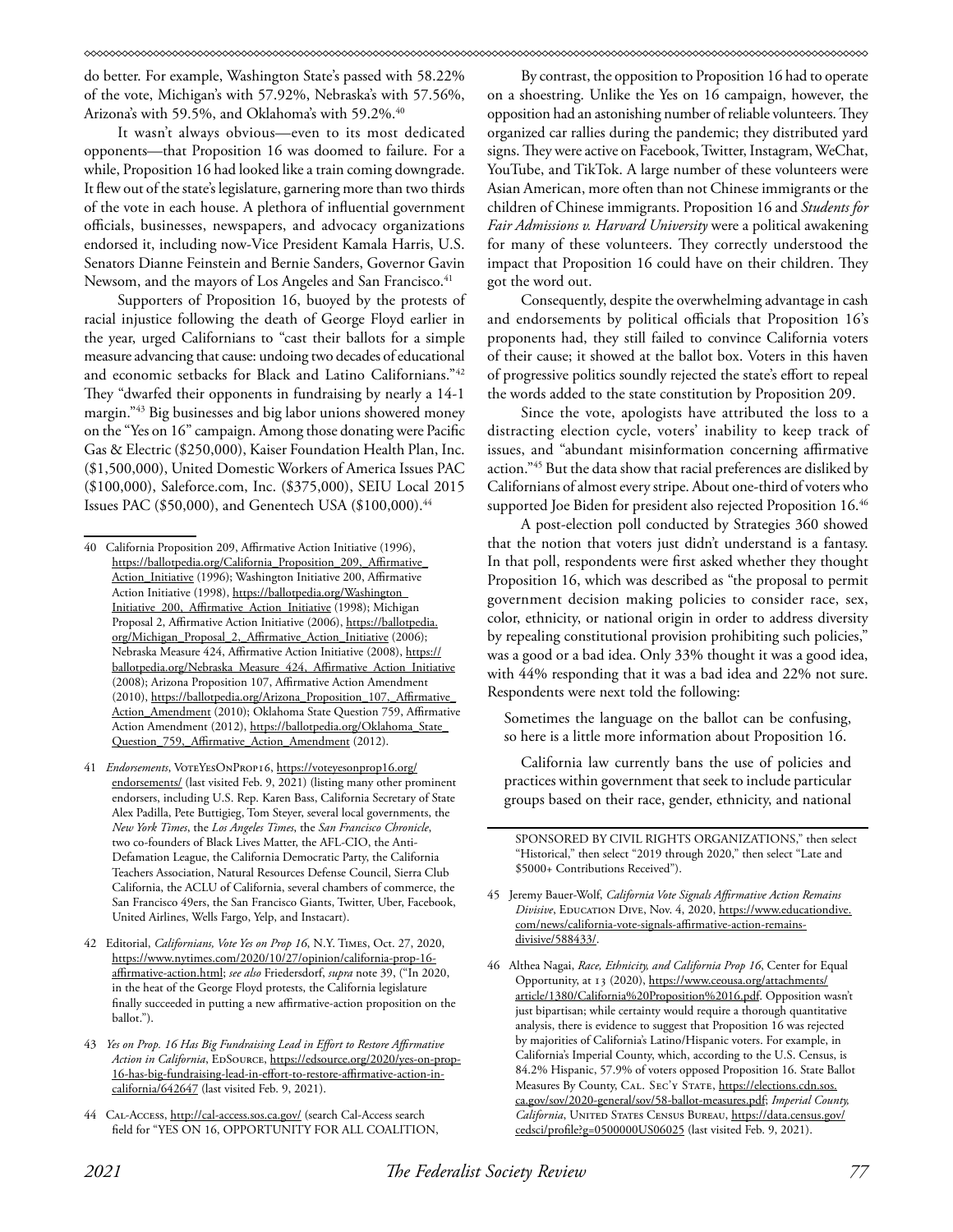origin in areas in which they were underrepresented in the past such as education and employment. In order to address issues of diversity and representation, Prop 16 would have removed this ban and allowed state and local governments to optionally consider factors like race, gender, ethnicity, and national origin in college admissions, public employment, and public contracting. These programs would still be subject to federal laws, meaning that any quota systems would have remained illegal.

Now that you have a little more information, do you think Proposition 16 was a good idea or a bad idea? $47$ 

The gap between those who viewed it as a good idea and those who viewed it as a bad idea barely changed: 37% viewed it as good idea to 47% who considered it a bad idea. Interestingly, support for the idea dropped slightly among African Americans, while opposition increased markedly. Support edged up slightly for Asian/Pacific Islander Americans, but opposition increased much more.48

Why is it so hard to understand why Californians would vote to retain Proposition 209? The answer to that question is that it isn't hard at all for anyone who doesn't insist on interpreting the world through the lens of identity politics. Most California voters—including many who consider themselves left of center have long known and understood how racial preferences work, and they find them distasteful. They agree with the *Argument Against Proposition 16*, which all voters received in the mail as part of the Official Voter Information Guide. The ballot argument described the kind of discrimination that Proposition 16 would have legalized as "poisonous." "The only way to stop discrimination," it stated, "is to stop discriminating."<sup>49</sup>

California voters know there is a better way. The ballot argument pointed out that "[n]ot every Asian American or white is advantaged," just as "[n]ot every Latino or black is disadvantaged."50 Pretending otherwise only "perpetuate[s] the stereotype that minorities and women can't make it unless they get special preferences."51 On the other hand, the ballot argument went on the state:

[O]ur state also has men and women—of all races and ethnicities—who could use a little extra break. Current law allows for "affirmative action" of this kind so long as it doesn't discriminate or give preferential treatment based on

51 *Id.*

race, sex, color, ethnicity or national origin. For example, state universities can give a leg-up for students from lowincome families or students who would be the first in their family to attend college. The state can help small businesses started by low-income individuals or favor low-income individuals for job opportunities.<sup>52</sup>

In view of all this, no one should be surprised at the outcome of the Proposition 16 vote.

Just as California voters were not alone in adopting Proposition 209 more than two decades ago, they are not alone today in rejecting an effort by their legislature to repeal. In 2019, voters in Washington State rejected an effort by the state legislature to effectively repeal that state's version of Proposition 209 (known there as Initiative 200).<sup>53</sup> This has not stopped some state legislators from threatening to start the process all over in 2021.54

In contrast to the overwhelming rejection of racial preferences by American voters, the Supreme Court has equivocated on the issue. The Court allowed for racial preferences in higher education in 1978,<sup>55</sup> 2003,<sup>56</sup> and most recently in 2016.<sup>57</sup>

IV. Can the Argument for Racial Preferences Ever Be Considered Compelling If Most Americans Reject It?

It would be one thing for the Court to ignore public opinion when that opinion *favors* discrimination. That's what the courts are supposed to do: Exercise their independent judgment to ensure that the need for a discriminatory law or policy is truly compelling.

But we are in the opposite position: Americans aren't just *unconvinced* that the argument for race-preferential admissions is compelling; they find it unpersuasive altogether. That puts the Court in the extremely awkward position of being more willing

Private citizens who advocate repeal had tried to gather the signatures necessary to *force* the legislature to repeal Initiative 200 or to put the matter on the ballot again in 2021. As of the December 30, 2020 deadline, however, that effort appears to have failed since its supporters did not turn over to the Washington Secretary of State the number of signatures needed. Jackie Mitchell, *Washington Initiative Signature Passes with No Campaigns Submitting Signatures*, Ballotpedia News, Jan. 5, 2021, https://news.ballotpedia.org/2021/01/05/washington-initiativesignature-deadline-passes-with-no-campaigns-submitting-signatures-2/.

- 54 E-mail from WA Asians for Equality to Gail Heriot (Jan. 20, 2021) (on file with authors). If the legislature does put the repeal process in motion again and passes a repeal, opponents of repeal will have to gather signatures again to place the issue on the ballot. The number of signatures required will be based on the number of voters who voted in the most recent election (November 2020).
- 55 Regents of Univ. of California v. Bakke, 438 U.S. 265 (1978).
- 56 *Grutter*, 539 U.S. at 306.
- 57 *Fisher*, 136 S. Ct. 2198.

<sup>47</sup> *California Statewide Adults, Ages 18+, Conducted November 4–15, 2020*, Strategies 360 (2020), https://www.strategies360.com/wp-content/ uploads/2020/11/20-665-Nov-CA-Community-Post-Elect-Survey-Toplines.pdf.

<sup>48</sup> *Id.*

<sup>49</sup> Ward Connerly, Gail Heriot, & Betty Tom Chu, *Argument Against Proposition 16*, *Official Voter Information Guide: California General Election: Tuesday, November 3, 2020* 29 (2020), https://vig.cdn.sos. ca.gov/2020/general/pdf/complete-vig.pdf. *See also* Parents Involved in Community Schools v. Seattle School District No. 1, 426 F.3d 1162, 1222 (9th Cir. 2005)(en banc)(Bea, J. dissenting), rev'd and remanded, 551 U.S. 701 (2007).

<sup>50</sup> *Id.*

<sup>52</sup> *Id.*

<sup>53</sup> Referendum Measure No. 88, WASH. SEC'Y OF STATE (Nov. 26, 2019), https://results.vote.wa.gov/results/20191105/state-measures-referendummeasure-no-88.html; Joseph O'Sullivan, *With Nearly All Ballots Counted,*  Voters Reject Washington's Affirmative-Action Measure, SEATTLE TIMES, Nov. 12, 2019, https://www.seattletimes.com/seattle-news/politics/withnearly-all-ballots-counted-voters-reject-washingtons-affirmative-actionmeasure/.